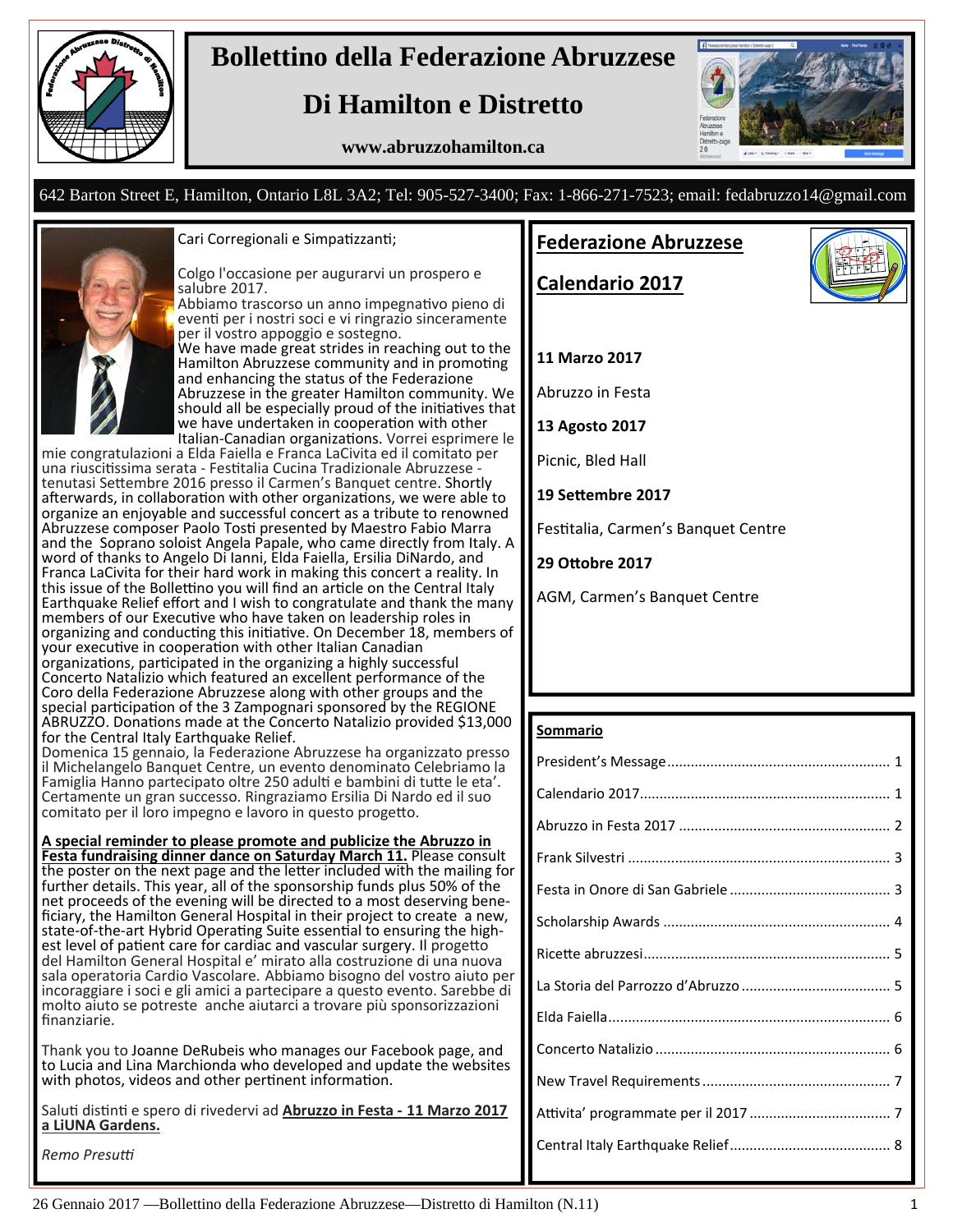

#### La Federazione di Hamilton e Distretto

Cordially invites you to attend

### **ABRUZZO IN FESTA**



### **FUNDRAISING EVENT**

**FOR** 

**Hamilton Health Sciences Foundation** 

Hamilton General Hospital

TO SUPPORT CREATION OF A NEW STATE OF THE ART HYBRID SUITE FOR CARDIAC AND VASCULAR SURGERY



#### **LIUNA GARDENS**

526 Winona Road, Stoney Creek, Ontario

**Honorary Chairperson** 

Joseph S. Mancinelli

Liuna International Vice President

#### **DINNER MENU**

Deluxe Antipasto Bar (Chef's Choice)

Minestra di ceci/Bean Salad/seafood

Penne alla Vodka

Roasted Prime Rib of Beef (6 oz)

**Wild Mushroom Glaze** 

Grilled Yellow & Red Peppers, Baby Bok Choy

Baked Potato & Sour Cream and Chives (On the side)

**Liuna Spring Mix** 

Apple Blossom a la mode

Coffee, Tea, Decaf, Espresso

MUSIC BY: DAY BREAK (live band)

#### \$60.00 per person / CASH BAR

Doors open @5:30 p.m.

Antipasto Bar served @6:00 p.m

 $\sim$ **Executive Members 2016-17** 

Almonte, Pasquale 905 561 5545 Ciotti Silvano 905 387 2418 De Rubeis Joanne 905 643 2402 Di lanni Angelo 905 385 1903 Di Nardo Ersilia 905 578 9504 Di Nello, Livio 905 389 6930 Faiella, Elda 905 561 9126

Finocchi Andrea 905 385 2834 LaCivita, Franca 289 925 5593 Marchionda, Lina 905 537 0299 Mastracci, Tony 905 541 0273 **Mauro Mary** 905 388 6065 Presutti, Remo 905 578 2229 **Ricci Roberto** 905 575 2872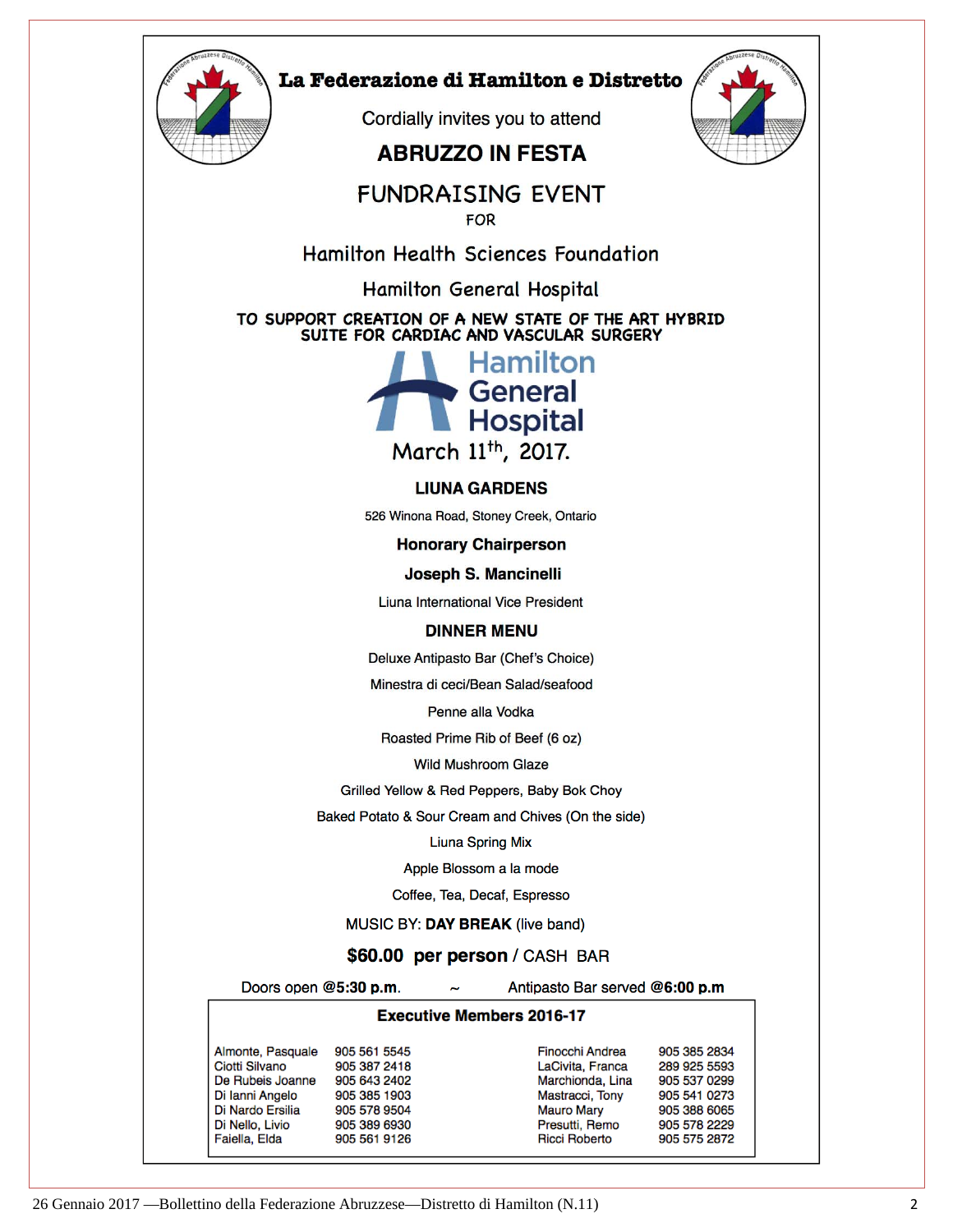# **Frank Silvestri**

### *An Immigrant's Story*

Frank Silvestri embodies the success story of the Italian immigrant's dream. He is the found‐ er and CEO of Silvestri Investments, a very successful land development and real estate company with holdings throughout North America and Italy.

Frank originates from Brittoli, Pescara, a picturesque mountain village in the Abruzzi region of Italy. As the fourth of 11 children, he learned early in life that survival meant cooperation, hard work, resilience, determination, and never giving up. His drive and resoluteness led him to Rome at 18, a courageous act for a teenager from a small village. He started working in construction but later found work at The Grand Hotel. It was while working here that he became awestruck by the American Dream.

In 1953 he immigrated to Canada without a knowledge of English and with no formal education, but with his strong work ethic and the enthusiasm, desire and determination to achieve his dreams. No jobs were beneath him as he accumulated a long list of work placements on his resume. While keeping his day jobs, overtime hours and renovations were common occurrences. He saved enough money to buy, renovate and sell homes, eventually investing and excelling in land development and real estate in Hamilton, Florida, Texas and later Italy.

Frank is a well respected business leader in our community who has a long list of achievements. He received a great honour from the Italian government as "Cavaliere al merito della Republica", an honour given to a select number of individuals who have made significant lifetime contributions to the Italian community. He was also given the keys to the city of Houston, Texas where February 27th was declared Frank Silvestri day. In spite of the accolades, Frank never forgets where he comes from. Both Frank and his beautiful wife Lea have been part of the Associazione Brittolese since its inception in 1992. They both believe that it is important to preserve and celebrate our traditions.

The Silvestri family has opened their home to numerous charitable and cultural events. Their warmth and respect for all who are lucky enough to know them is genuine. For the past two years they have hosted a children's Christmas party for under‐ privileged children in our community as well as those of Brittolese descent. This year over 250 attended. They were entertained with food, magicians and Christmas music. Of course, the main event was Santa Claus with gifts for all the children. They are incredibly generous.

The Silvestri legacy has been passed down to Frank and Lea's children: Itala, Paolo and Daniele and to the Silvestri grandchil‐ dren, which is a testament to their dedication and work ethic, but above all to their love of family.

Frank's motto is "Without family, there is no success".

## **FESTA IN ONORE DI SAN GABRIELE**

Sia lodato Gesù Cristo per la sesta festa in onore di san Gabriele in Hamilton (Canada). La festa è stata preceduta da un triduo di preparazione con la recita del rosario e riflessioni sugli scritti di san Gabriele davanti al santissimo sacramento. Al termine della messa, celebrata dal parroco padre Janusz Roginski, c'era la benedizione con la reliquia del santo. Il giorno della festa,

alle ore 14:00 c'era la recita del rosario in preparazione alla messa celebrata da padre Francesco Sandrin, seguita dalla processione con la statua del santo per le strade intorno alla chiesa e ter‐ minando nel parcheggio per il programma musicale della sera con grandi divertimenti. La bellissima festa si concludeva con la fiaccolata per il rientro della statua in chiesa e il bacio della reliq‐ uia. I padri Sandrin e Roginski hanno esortato i fedeli a imitare san Gabriele che ispira a seguire la parola di Gesù. Grazie ai lavoratori, ai giovani e a tanta gente che hanno fatto offerte e prestato servizio per il successo della festa. Grazie al parroco e al Comitato, grazie al santuario di San Gabriele che ci ha donato la reliquia del santo. Grazie al Signore Gesù che, per intercessione di san Gabriele, ci ha fatto dono di questa celebrazione e di questa tradizione che deve continuare in onore di san Gabriele. Sia lodato Gesù Cristo.

Rocco Valeri (membro comitato festa)



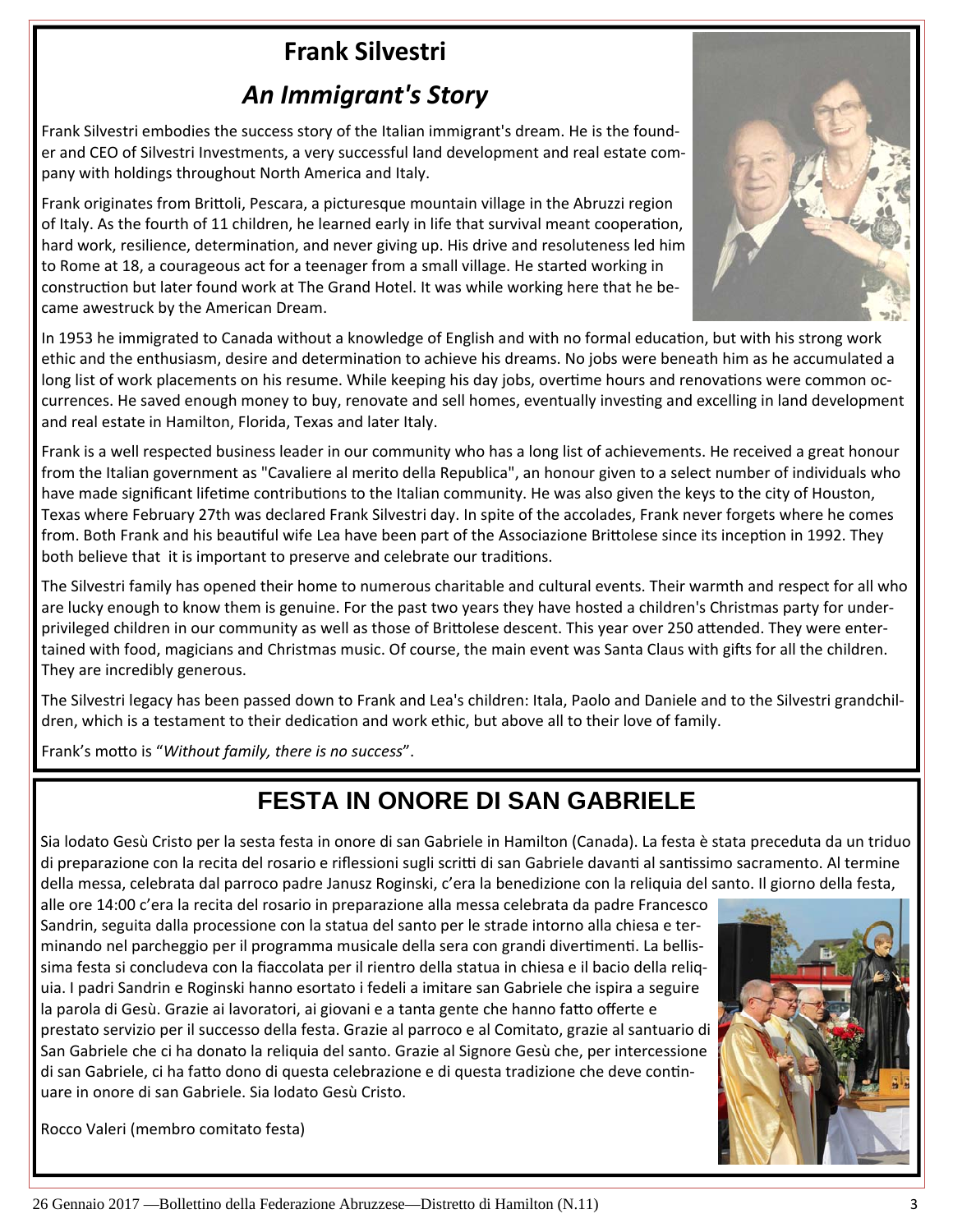## **Federazione Abruzzese Scholarship Awards, September 14th , 2016**

The Abruzzese Scholarship Awards were presented in an inspiring presentation at the Festitalia Abruzzese Regional Food Night in September 2016. The recipients for 2016 were:

**Nicholas Lepore** – First Place Award (Sponsored by David DeSantis Multi-Area Development Inc.) **Celine DeRubeis –** Second Place Award (Sponsored by City Windows and Glass) **Bianca Rosa Ziegler ‐** Third Place Award (Sponsored by Tuscany Hills Homes) **Analisa Persi –** Fourth Place Award (Sponsored by Anthony DeSanƟs Jr, Vice President A DeSanƟs Real Estate)

We congratulate the winners for their well-deserved awards and thank the sponsors for making these awards possible and hope that they will continue to support these talented young Abruzzesi.

"As a 2016 Federazione Abruzzese Scholarship recipient, I would like to convey my deepest appreciation and gratitude to the Federazione Abruzzese Scholarship Committee and to David DeSantis Multi-Area Developments Inc. for their generous financial support. This financial award will greatly assist me during my academic studies, as I pursue a career as a chartered professional accountant. I am extremely honoured to have received this award, especially taking into consideration all that this award represents. It was truly a pleasure to attend the dinner, and celebrate our Abruzzese culture and traditions. Throughout my life, my Italian heritage has been a great source of personal pride and inspiration, as it has significantly influenced my personal growth and development. Through its wonderful people, culture and traditions, my Italian heritage has taught me the importance of love, respect, faith, and community. As a proud recipient of a Federazione Abruzzese Scholar‐ ship Award, I will always be guided by my Italian heritage and its inherent values. Once again, thank you so much for this award, and for sustaining the vitality of our Italian heritage. Vi ringrazio profondamente".

#### *~Nicholas Lepore*

"I would like to thank the Federazione Abruzzese for the very generous scholarship that I was awarded. My parents, grand‐ parents, sister and another relative said that it was a very lovely celebration and I'm sorry that I missed it. I am very proud and honoured that I was chosen for the scholarship and am extremely proud of my Abruzzese heritage and culture. It sounded like a wonderful evening!

Thank you so much again!! It is an honour for me to have received this award".

#### *~Celine De Rubeis*

"This scholarship was an enormous blessing for my family and I. Due to the generosity of the Federazione Abruzzese Schol‐ arship Award, I was able to use this scholarship to fund my Alternative Spring Break trip to Jamaica, where I will be working in a medical clinic to provide medical care to locals. I am truly grateful for this opportunity and am proud to represent the Abruzzese community."

#### *~Bianca Rosa Ziegler*

"I would like to take this opportunity to formally thank the Federazione Abruzzese of Hamilton and the selection committee for choosing to honour me with the scholarship award. In addition, I would like to give thanks to everyone involved in the event as they did a commendable job in creating such a special night for all the award winners. It is my hope that these types of opportunities continue to be offered to future students, in order to ensure all who wish to pursue post-secondary education are able to fulfill their aspirations."

#### *~Analisa Persi*

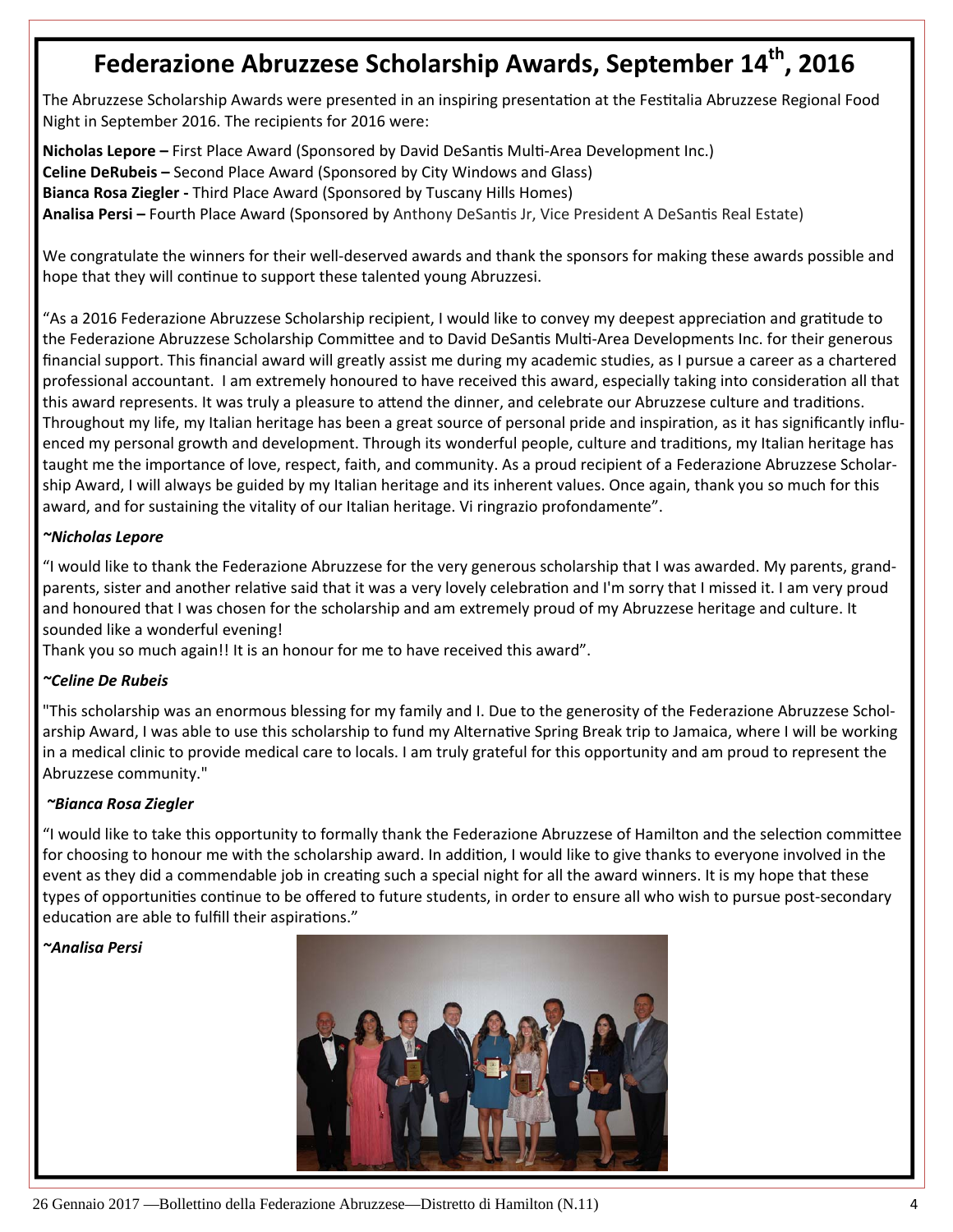### **A pranzo con riceƩe abruzzesi (a cura di Tony Di Gregorio)**

#### **Zucchine al formaggio abruzzese**

IngredienƟ per 4 persone : 6 zucchine, 100 grammi di burro, 60 grammi di formaggio pecorino, sale quanto basta.

Preparazione : lavate, spuntate e affettate le zucchine per lunghezza. Lessate al dente le zucchine in abbondante acqua salata, quindi scolatele, adagiatele su di un cannavaccio e tamponatele dall'umidita' in eccesso con della carta assorbente. Adagiate le zucchine in una teglia da forno in un unico strato e irroratele con il burro fuso. Distribuite abbondante pecorino grattuggiato sopra le zucchine e ripassatele in forno sotto il grill per 10 minuti, giusto il tempo per far dorare la superfice.

#### **Chicocce e patane**

IngredienƟ per 4 persone : 500 grammi di zucchine, 500 grammi di patate, 1 cipolla, olio extra vergine d'oliva 4 cucchiai da tavolo, 1 ciuffo di prezzemolo, sale quanto basta.

Preparazione : tagliate a tocchetti le zucchine e le patate, affettate la cipolla, rosolare il tutto con olio in un tegame basso e largo a fuoco moderato. Condire con sale e prezzemolo.

#### **FriƩata di alici**

Ingredienti per 4 persone : 500 grammi di alici, 5 uova, 60 grammi di pecorino abruzzese, 1 peperoncino in polvere (un cucchiaio da te') olio extra vergine d'oliva ( 4 cucchiai da tavolo ) sale quanto basta.

Preparazione : lavate accuratamente gli alici, poi lasciateli sgocciolare entro un colino. Nel frattempo, in una ciotola capiente, sbattete le uova con il formaggio, il prezzemolo, il peperoncino. e il sale. Unite gli alici e amalgamateli bene al composto di uova. Versate il composto in padella, dove avrete gia' scaldato bene l'olio. Cucinate la frittata girandola almeno una volta. Asciugatela sopra fogli di carta assorbente, servitela calda o fredda tagliata a spicchi.

#### **Abruzzo tra gusto e tradizione. BUON APPETITO!**



### **La storia del Parrozzo d'Abruzzo** (ricerca di Tony Di Gregorio)

Il Parrozzo nasce ed affonda le sue radici nella societa' agricola. Difatti, era un antico pane delle mense contadine che, i pastori abruzzesi ricavavano dalla meno pregiata farina di mais, veniva poi cotto nel forno a legna. Nacque come dolce natalizio negli anni venti per iniziativa del pescarese Luigi D'Amico, titolare di un caffe' del centro che ebbe l'idea di renderlo dolce e di produrlo nel suo laboratorio rielaboranto la ricetta senza stravolgerne le caratteristiche originale. Infatti, si ispiro' alle antico pane delle mense contadine, utilizzando anche uno stampo a forma di cupola che ricordasse appunto le pagnotte contadine. Il Parrozzo fu' ideato e preparato per la prima volta nel 1919 da Luigi D'Amico, il quale volle dare forma ad una trasposizione dolciaria di una antica ricetta abruzzese fatta con latte delle greggi, profumato di timo e di menta, insieme alle mandorle della montagna, un pane detto: "Pan Rozzo". Il "Pan Rozzo" era una pagnotta semisferica che veniva preparata dai contadini con il granturco, e destinata ad essere conservata per molti giorni. Luigi D'Amico, ispirato dalle forme e dai colori di questo pane, e facendo rimanere la forma inalterata, aveva riprodotto il giallo del granturco con quello delle uova, e aveva adoperato una copertura di finissimo cioccolato per imitare lo scuro della bruciacchiature caratteristiche della cottura nel forno a legna.

Ricetta: tritare 200 grammi di mandorle, aggiungete 150 grammi di semolino e la buccia di un limone grattuggiato. Mescolate il tutto. Montate i bianchi di 6 uova a neve con una punta di sale e aggiungete i bianchi montati assieme ai rossi delle uova e a 200 grammi di zucchero, alle mandorle, e alla semolina. Rivestite di carta stagnola uno stampo a campana. Versate il composto, mettete in forno per 3/4 d'ora a 180-200 gradi. Dopo la cottura, ponete il parrozzo su un foglio di carta assorbente. Guarnite il parrozzo quando sara' freddo con della cioccolata che avrete precedentemente sciolto e lasciate solidificare.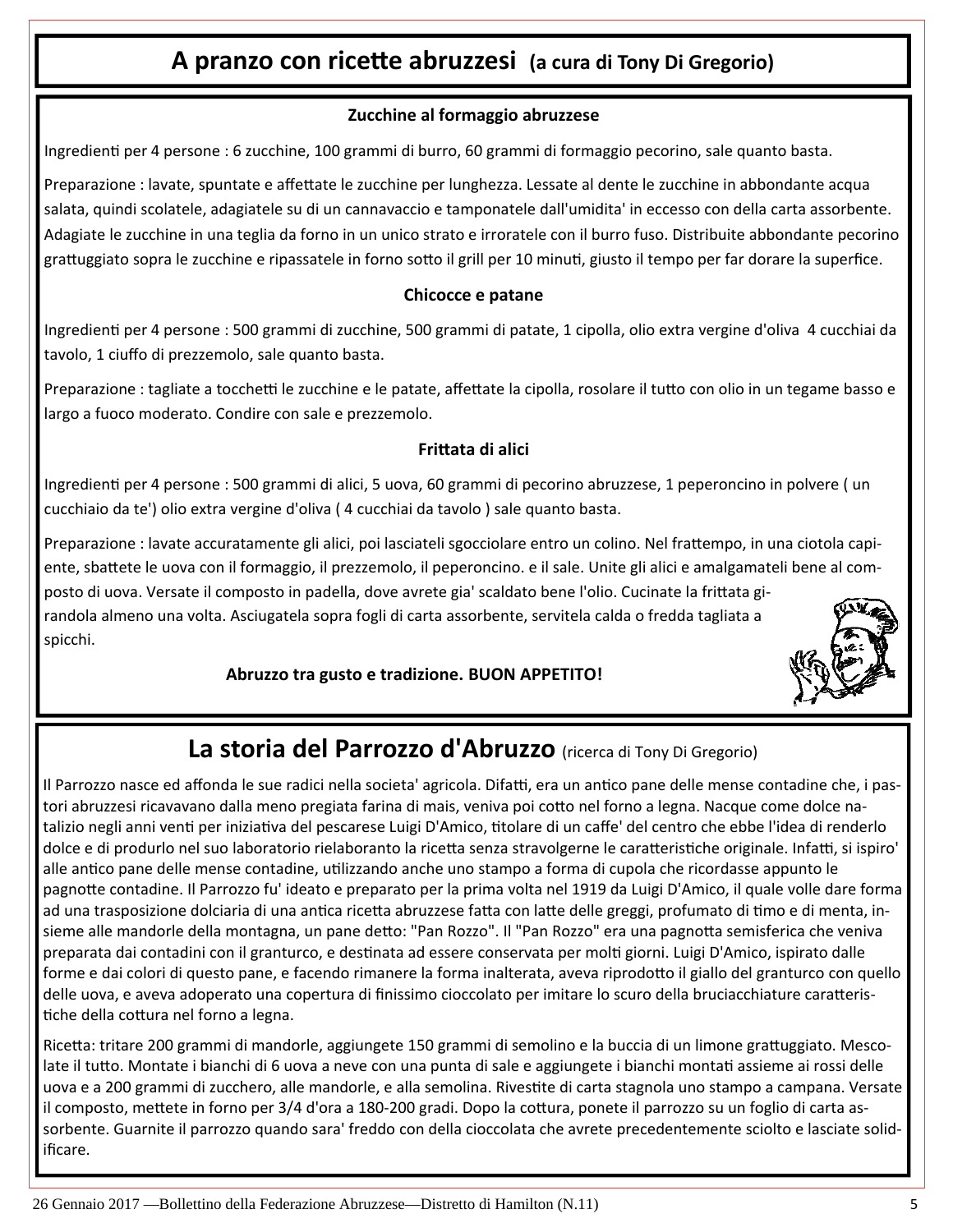# **2016 Italian Canadian CiƟzen of the Year** *Elda M. Faiella*

Elda Faiella has dedicated a lifetime to community involvement, the labour movement, and the preservation of Italian culture and heritage.

Born on September 24<sup>th</sup>, 1943 in Pettorano sul Gizio, a small medieval village in the Apennine Mountains of Italy's Abruzzi Region, Elda immigrated to Canada with her mother and siblings in the summer of 1962 where they joined her father, who was already settled in Hamilton. Like thousands of others she left the familiarity of her homeland, where she was set to begin studies in Economics at the University of Pescara, for an unknown place.

Arriving in Hamilton at what is now Liuna Station; Elda was instantly captured by the people, the places and the culture of her new home. She worked first at Susan Shoes and then Dominion Glass, while still taking English classes to improve her conversational and written skills.

In 1964, Elda accepted a position with the Labourers' International Union of North America (LiUNA) Local 837 as an office clerk, a career which extended over forty-five years. As the local grew, so did Elda's role and responsibilities. She became Administrator of the Labourers' Local 837 Health and Welfare Department, overseeing the local's benefit fund, its vacation pay funds, and its scholarship and pension initiatives. She also served as the local's Pension Officer, whereby all member applications for pension were executed by her. As many of the local's members were new immigrants, especially in the 1960s and 1970s, Elda also provided much assistance to them and their families with respect to day‐to‐day issues, including bank‐ ing inquiries, Service Canada inquiries, OHIP inquiries, compensation matters, and assisting members' children in areas including post-secondary education applications, seeking summer and long-term employment opportunities. As a result of her open, helpful and endearing manner, to this day, hundreds of LiUNA members warmly greet "La Signora Alda" whenever their paths cross.

Elda remains a Director of the LiUNA Hamilton Association of Non-Profit Housing Board, a Director of the LiUNA Local 837 Long-Term Care Corporation; and is Recording Secretary of the LiUNA Local 837 Retirees Council.

Elda's love and commitment to community involvement stemmed from her late husband Tony's strong public profile and avid participation in a cross-section of clubs, committees and causes. Over the past five decades, she has been part of many lasting and worthwhile initiatives including, but not limited to La Festa di S. Margherita and its annual events, the Federazione Abruzzese of Hamilton and District, the National Congress of Italian-Canadians (Hamilton Chapter), and various Earthquake Relief Committees, just to name a few. She has also been active in parish life at St. Anthony of Padua from serving on parish councils, reunion committees and as a lector at Sunday Mass. She has also been actively involved in various political campaigns at the federal, provincial and municipal levels.

Above all, Elda is a woman of integrity, honour and the utmost kindness. Her love for Tony, her daughter Lucy and their en‐ tire extended family shines through in everything that she has accomplished, and continues to strive for.

### **Concerto Natalizio—18 Dicembre, 2016**

Grande successo del concerto natalizio tenutosi presso la Chiesa di Sant'Antonio lo scorso 18 Dicembre organizzato con la collaborazione di Festitalia Corporation, la Federazione Abruzzese di Hamilton e Distretto, the Hamilton Dante Centre for Italian Language and Culture Inc, the Order of the Sons of Italy Trieste Lodge, LiUNA Local 837, Regione Abruzzo (CRAM) e la Parroc‐ chia di Sant'Antonio.



A questo concerto con canzoni prettamente natalizie hanno partecipato il Coro della Federazione Abruzzese di Hamilton, il Coro Figli d'Italia, il Gruppo Folkloristico Siciliano, il Coro della Chiesa di Sant'Antonio e Sofia e Ivan Buzzelli. Il concerto e' cominciato con Erin Dunn e Alyssa Berardocco che hanno cantato l'inno italiano e quello canadese. Dopo i primi due cori, sono arrivati il gruppo composto di tre Zampognari, Andrea Silvestri, Simone Sottanella e Tonino Toracchio arrivati direttamente dal nostro Abruzzo. Si ringrazia la signora Ivana Fracasso la voce d'Abruzzo in Canada e tuƫ i gruppi e personaggi che hanno preso parte al concerto e soprattutto il publico per essere stato cosi generoso con la raccolta di \$13,000 che vanno al comitato per la raccolta fondi per il terremoto che ho colpito l'Italia centrale. Grazie a tutti di vero cuore.

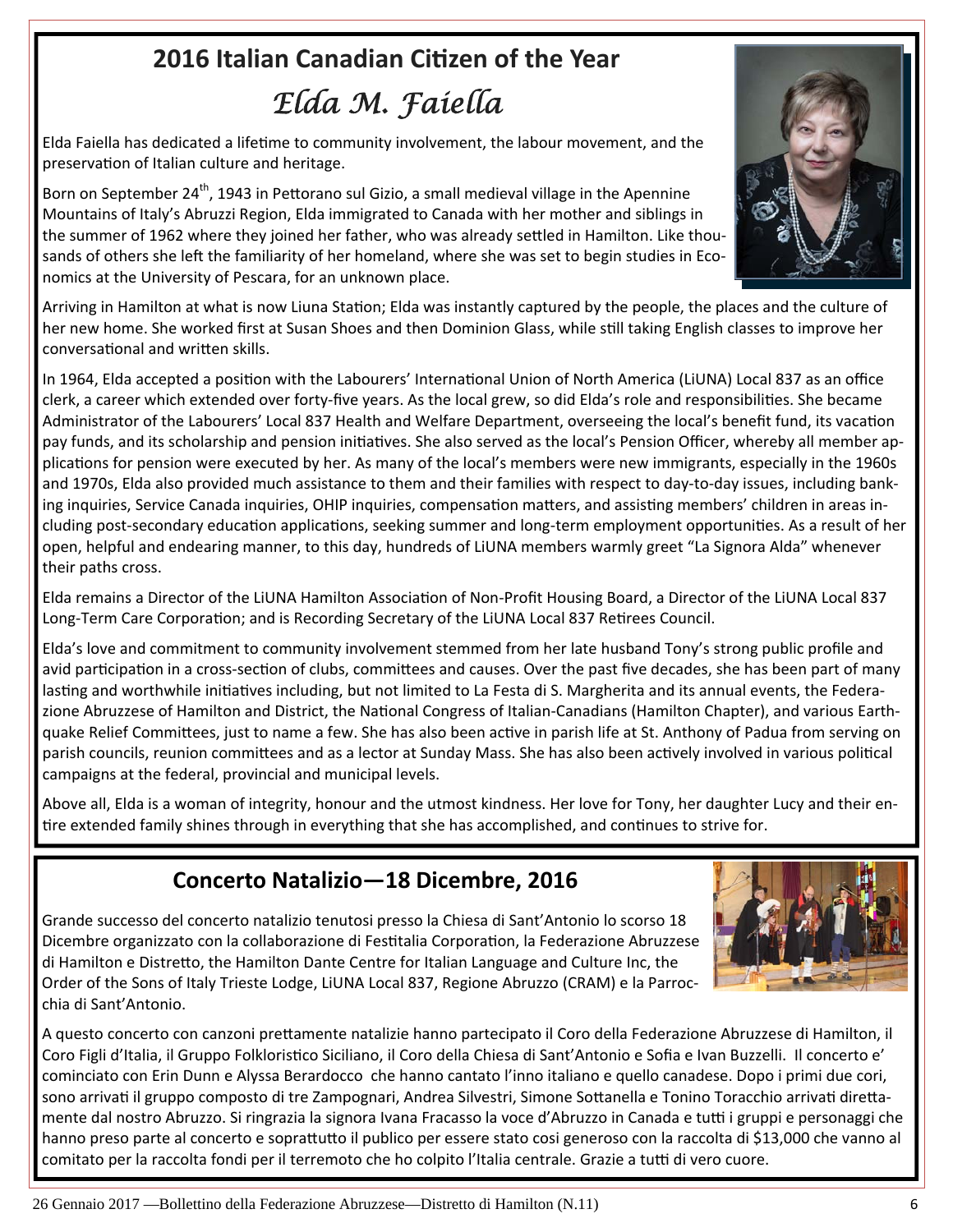## **NEW REQUIREMENTS FOR VISITORS TO CANADA AND USA**

Canada has introduced a new entry requirement, known as an Electronic Travel Authorization (ETA), for visa-<br>exempt foreign nationals flying to or transiting through Canada. Travelers will require an ETA before they can board a flight to Canada. Exceptions include U.S. citizens and travelers with a valid visa. The authorization is electronically linked to your passport and is valid for five years or until your passport expires, which ever comes first.



For further information regarding this new requirement and how to obtain an ETA please visit http://www.cic.gc.ca/ **english/visit/visas.asp.**

#### **WHO NEEDS TO APPLY FOR ESTA?**

All travelers entering the U.S. (by air or sea) under the visa waiver program are required to hold a valid ESTA travel authori-<br>zation. The purpose of ESTA is to allow dhs to pre-screen all VISA waiver travelers before the

#### **Dual Canadian ciƟzens need a valid Canadian passport**

If you are a dual Canadian citizen used to travelling to or transiting through Canada by air with a non-Canadian passport, you are no longer be able to do so as of **November 10, 2016**. You will need a valid Canadian passport to board your flight. If your country needs you to enter and exit that country using a passport issued by its government, you will still need a valid Canadian passport to board your flight to Canada. **Make sure to carry both passports when you travel**.

#### **CLUBS/ASSOCIAZIONI ABRUZZESI DI HAMILTON E DISTRETTO**

| <b>CLUBS/ASSOCIAZIONI ABRUZZESI DI HAMILTON E DISTRETTO</b> |                                                                                                                                                                                                                                                                                                                             |                                                     |                                                                                              |  |
|-------------------------------------------------------------|-----------------------------------------------------------------------------------------------------------------------------------------------------------------------------------------------------------------------------------------------------------------------------------------------------------------------------|-----------------------------------------------------|----------------------------------------------------------------------------------------------|--|
| Attivita' programmate per il 2017                           |                                                                                                                                                                                                                                                                                                                             |                                                     |                                                                                              |  |
| <b>Associazione Introdacquese</b>                           |                                                                                                                                                                                                                                                                                                                             | <b>Marco Centofanti (Pres)</b>                      | 905 962 7281                                                                                 |  |
| <b>10 Giugno 2017</b>                                       | La Scampagnata and Mass, Bled Park Hall and Pavilion, Beamsville, ON<br>Please check the Spring bulletin for updates on our events.                                                                                                                                                                                         |                                                     |                                                                                              |  |
| 06 Agosto 2017                                              | 56th Annual Introdacqua Picnic, Bled Park Hall and Pavilion, Beamsville, ON<br>Live music, Bocce Tournament, face painting, magician, swimming, games for the kids, 50/50<br>draw, raffles, door prizes, mass in honour of San Feliciano, procession of his statue featuring the<br>Introdacqua Mini Band, and La Bandesima |                                                     |                                                                                              |  |
| 25 Novembre 2017                                            | The Introdacqua Association Christmas Dinner and Dance, Croatian National Hall, Barton St.                                                                                                                                                                                                                                  |                                                     |                                                                                              |  |
| L'Associazione Brittolesi                                   |                                                                                                                                                                                                                                                                                                                             | <b>Mary Mauro (Pres)</b>                            | 905 575 5196                                                                                 |  |
| 18 Febbraio 2017                                            | Fund                                                                                                                                                                                                                                                                                                                        |                                                     | Carnevale 2017, Michelangelo Banquet Centre, net proceeds to Central Italy Earthquake Relief |  |
| Comitato Festa S. Margherita e S. Benigno                   |                                                                                                                                                                                                                                                                                                                             | Elda Faiella                                        | 905 561 9126                                                                                 |  |
| 08 Aprile 2017<br>09 Luglio 2017<br><b>Gagliano Aterno</b>  | Tradizioni Pettoranesi Dinner Dance, Michelangelo's<br>Festa Di Santa Margherita e San Benigno, Famee Furlan<br>For above please contact Vanda Sciullo 905-561-1803 or Elda Faiella 905-561-9126<br><b>Tony Corsini</b>                                                                                                     |                                                     |                                                                                              |  |
| 19 Febbraio 2017<br>Luglio 2017<br>11 Novembre 2017         | <b>AGM</b><br>Picnic, Bled Park<br>S Martino Dinner Dance, Michelangelo's                                                                                                                                                                                                                                                   |                                                     |                                                                                              |  |
| <b>Penne Social Club</b>                                    |                                                                                                                                                                                                                                                                                                                             | <b>Donato Core</b>                                  | 905 549 4835                                                                                 |  |
| 26 Febbraio 2017                                            |                                                                                                                                                                                                                                                                                                                             | Mass for San Gabriele, St Anthony's Church, 10:30am |                                                                                              |  |

**27 Agosto 2017** Festa Di San Gabriele, St Anthony's Church

**01 Aprile 2017** Cena Paesana, The Alpini Hall